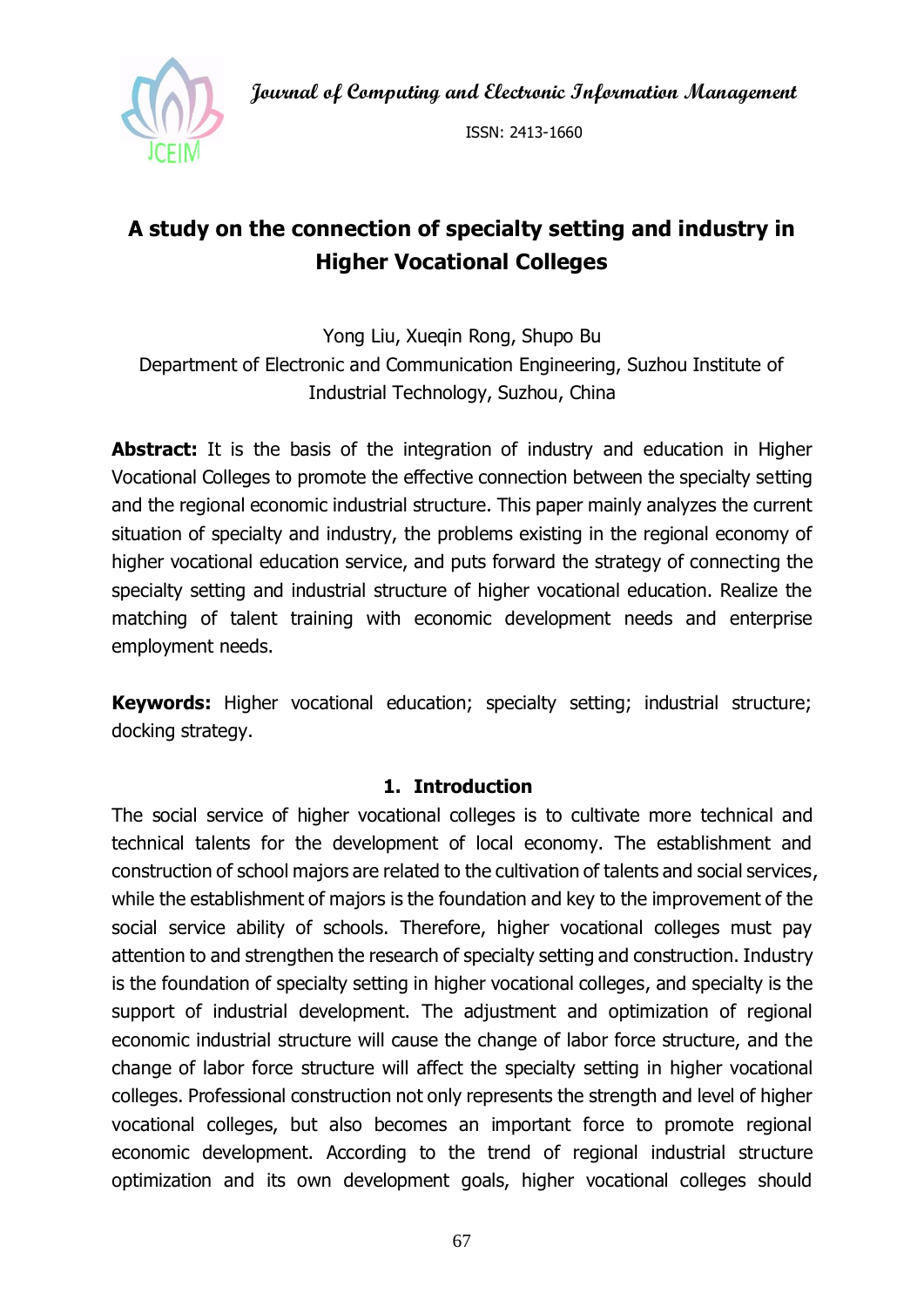accurately locate and reasonably plan their majors to ensure that they are positioned in the needs of regional industrial development.

## **2. Current situation of specialty setting structure and industrial structure**

2.1 Current situation of industry education integration mode

At present, there is a situation of "three hot and three not hot" in the integration of industry and education. First, the attention to enterprises is not enough, the management system is rigid, and the mechanism of "integration" is lacking; second, the professional content is too old, the teaching method is too backward, and the ability of "integration" is lacking; third, the teaching staff lacks practical experience, the technical level of docking with industry enterprises, and the foundation of "integration". As a result, government officials attach great importance to it, while ordinary people attach more importance to it. They hope that their children can go to famous universities. The central government attaches great importance to it, while the local government takes the enrollment rate as a political achievement. The enthusiasm of higher vocational colleges is very high, but the enterprises do not realize that they are the main body of the school enterprise talent training.

### 2.2 Industrial structure of Suzhou

According to the overall strategy of national regional development, the plan of Suzhou regional main functional area and the 13th five year plan outline of Suzhou National Economic and social development, Suzhou is building a modern industrial system driven by advanced manufacturing industry and modern service industry, focusing on the development of "three high-end industrial clusters", namely, modern service industry cluster (including finance, modern commerce and commerce, commerce and culture Six fields of chemical industry), high-end manufacturing industry cluster (including the six industries of new generation electronic information, high-end equipment and new materials), modern urban agriculture cluster (including leisure agriculture, intensive processing of agricultural products, agricultural science and trade), and actively promote the quality change, efficiency change and power change of three high-end industry clusters. Suzhou is in a critical period of accelerated development, and the three major industries show a high-level development trend of "three, two, one". In 2013 and 2014, Suzhou's per capita GDP has exceeded 10000 US dollars, but the proportion of the tertiary industry is lower than that of the secondary industry. According to the celquine Chanery discrimination method, Suzhou is still in the middle of the second stage of industrialization. By 2015, Suzhou's three industrial structures accounted for 1.5:48.6:49.9, the proportion of the tertiary industry was higher than that of the secondary industry, and the per capita GDP was more than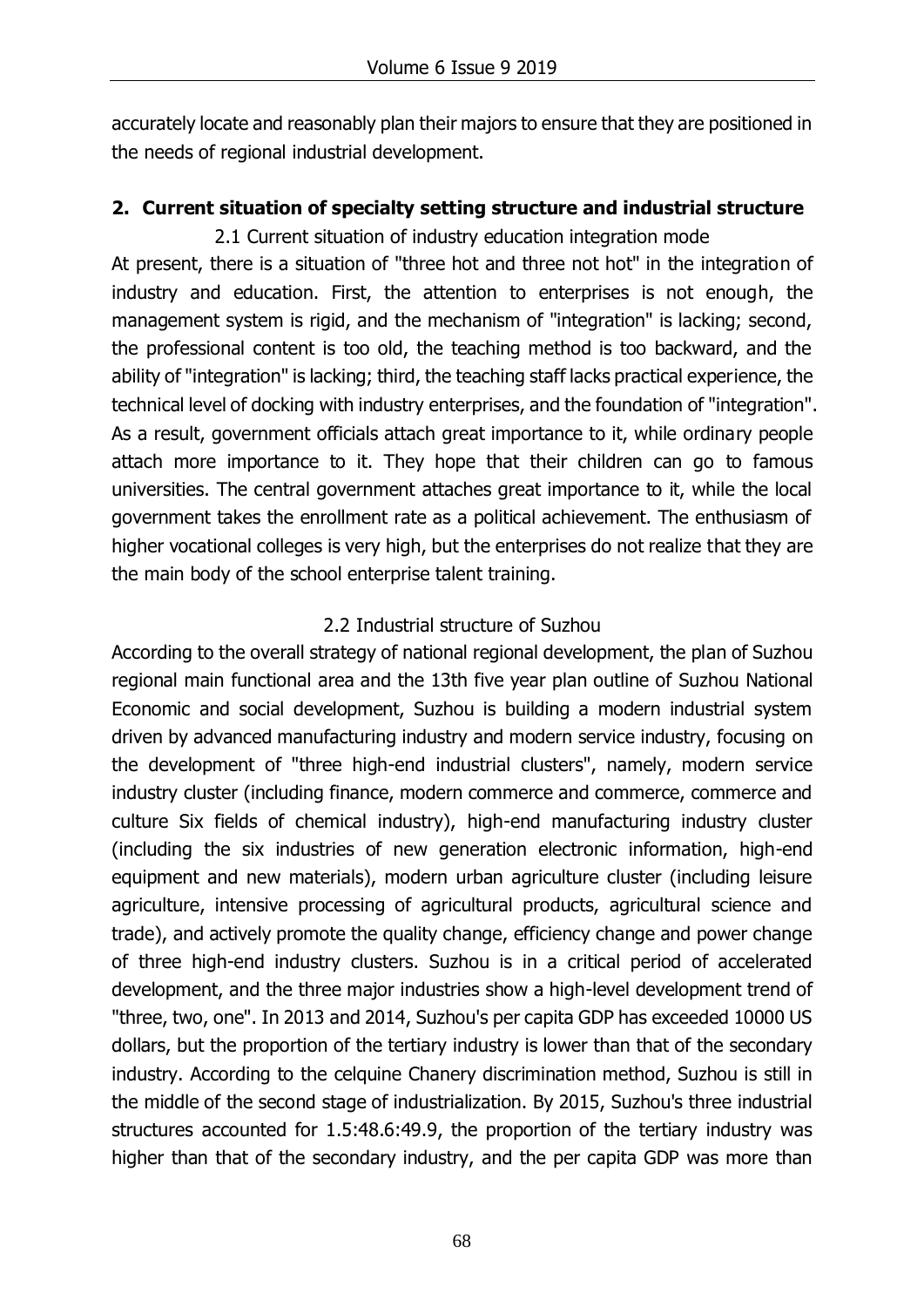20000 US dollars, showing a very similar "three, two, one" industrial structure with the United States, Japan and other developed countries. The intelligent agriculture, the high-end industry and the informatization of service industry have stepped into the post industrial development stage.

2.3 Development status of Suzhou Higher Vocational Education Currently, there are 17 Vocational Colleges in Suzhou, including Suzhou Vocational University, Suzhou Institute of industry and technology, and Suzhou Industrial Park Institute of technology, with an annual enrollment of about 30000 people in the province. The total number of specialties in Suzhou Higher Vocational Colleges has reached 171, covering 17 first-class majors, 53 second-class majors and 162 third-class majors in the professional catalog, among which electronic information, financial business, equipment manufacturing, tourism, culture and art majors are the most. In recent years, Suzhou Higher Vocational Colleges have closely focused on the development of local industries and the needs of industrial talents, deepened the integration of industry and education, gave full play to the main role of enterprises, and made clear the orientation of running schools through various measures such as group running schools, modern apprenticeship system, and joint construction of training platforms.

## **3. Problems in the development of Higher Vocational Education Serving Regional Economy**

As one of the most developed and dynamic cities in China, Suzhou has continuously promoted industrial transformation and upgrading in recent years. At present, there are two prominent contradictions in Suzhou Higher Vocational Education Service Regional Economy: one is the contradiction between the serious vacancy of high skilled talents required by the industry and the employment status of higher vocational colleges; the other is that higher vocational colleges generally attach importance to the contradiction between the cultivation of students' skills and the students' incompetence for enterprise work after graduation. In the final analysis, these two contradictions are caused by the low matching degree between Higher Vocational Colleges and local industrial economy, and the lack of close connection between the professional structure and industrial structure. The specific performance is as follows:

3.1 The orientation of running a school is generally high, and the matching degree with the development needs of local industries is not high.

The higher vocational colleges in Jiangsu Province are set up according to the needs of industrial economic development in Suzhou and the Yangtze River Delta economic belt,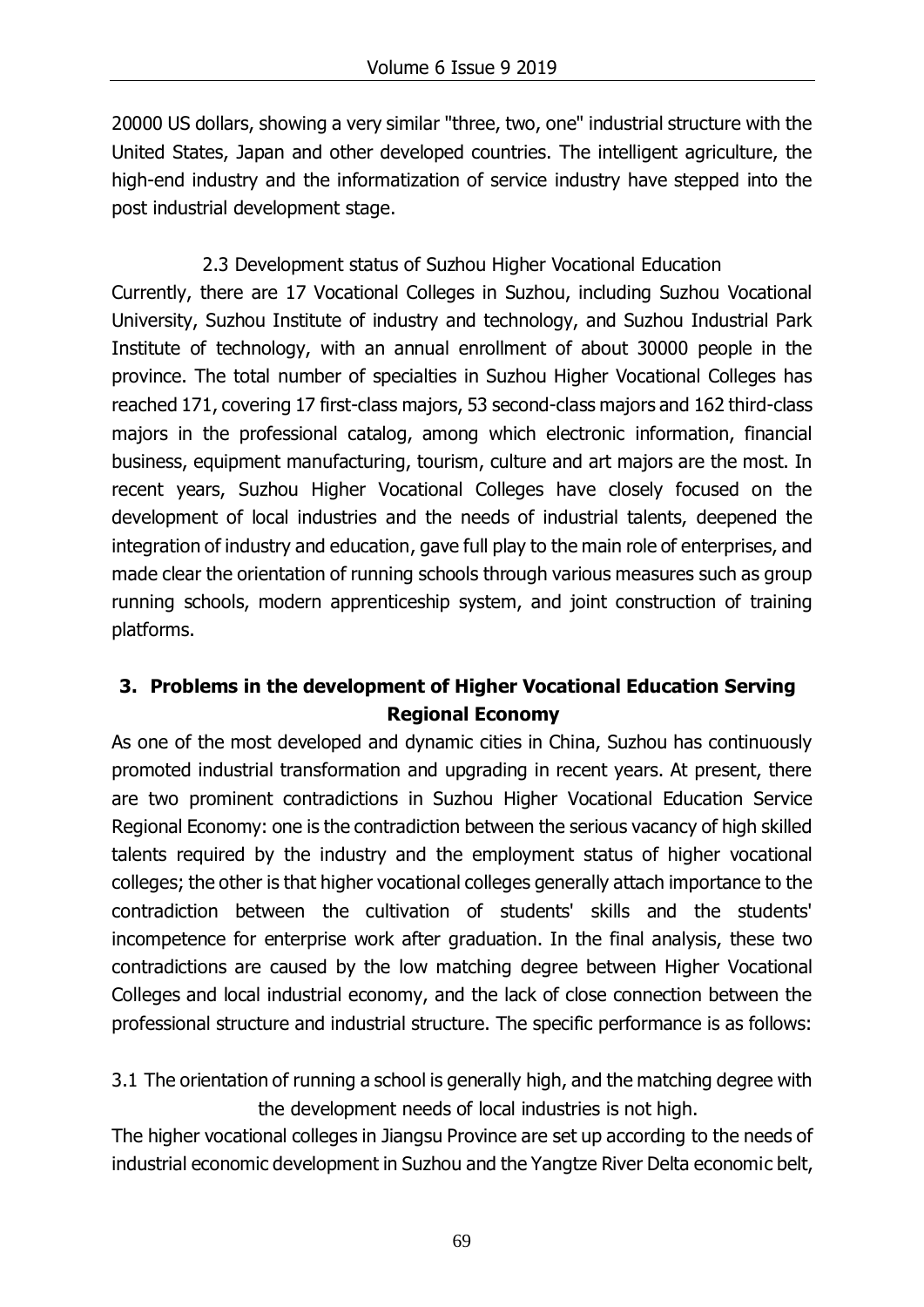and have basically formed a pattern of higher vocational education with reasonable layout, complete specialties and distinctive characteristics. Under the new situation of the current shortage of students and fierce competition in higher vocational colleges, in order to establish the image of "high and high", some higher vocational colleges blindly deviate from the development basis and reality of their own schools, seek for large goals and comprehensive scale, and take "domestic first-class" and "international well-known" as the "banner" of external publicity.

## 3.2 The specialty setting is large and comprehensive, not closely connected with the industrial structure

In Jiangsu higher vocational colleges, the specialty setting is relatively comprehensive. On the surface, there are not only the specialties that adapt to traditional industries, but also the specialties that adapt to emerging industries. However, from the industrial structure of the whole Suzhou, there are two problems in the specialty setting of Higher Vocational Colleges: first, the connection between the specialty structure and the industrial structure is not close, and the talents are not needed. In 2016, Suzhou was short of talents in nine key industries, including new generation information technology, high-end equipment manufacturing, new materials, energy conservation and new energy. In that year, the top five majors in Suzhou higher vocational colleges were electronic information, finance and economics, art design, culture and education, and manufacturing. It is not hard to see that the enrollment majors mainly cover traditional industries and traditional industries, while the coverage rate of the short majors, such as biomedicine, new materials and new energy, is low.

## 3.3 The level of social service is weak, and the service ability can not keep up with the needs of enterprises

All vocational colleges in Suzhou attach great importance to social services. For example, Suzhou Vocational University has a demonstration base for social science popularization in Cultural Park, Suzhou Institute of Arts and crafts has a pilot base for the study of "inheritors of intangible cultural heritage culture", Suzhou Agricultural Vocational and technical college has a "demonstration base for intelligent agriculture", and Suzhou economic and Trade Vocational and technical college and Suzhou high tech Zone have jointly built a "modern service industry and Education Park". However, the current social services still have the following problems: first, the service level is not high, it is difficult to provide technological innovation for enterprises and create high efficiency; second, the service recognition is not high, there is a phenomenon of "school hot, enterprise cold", and some major projects of enterprises can not be confidently handed over to higher vocational colleges.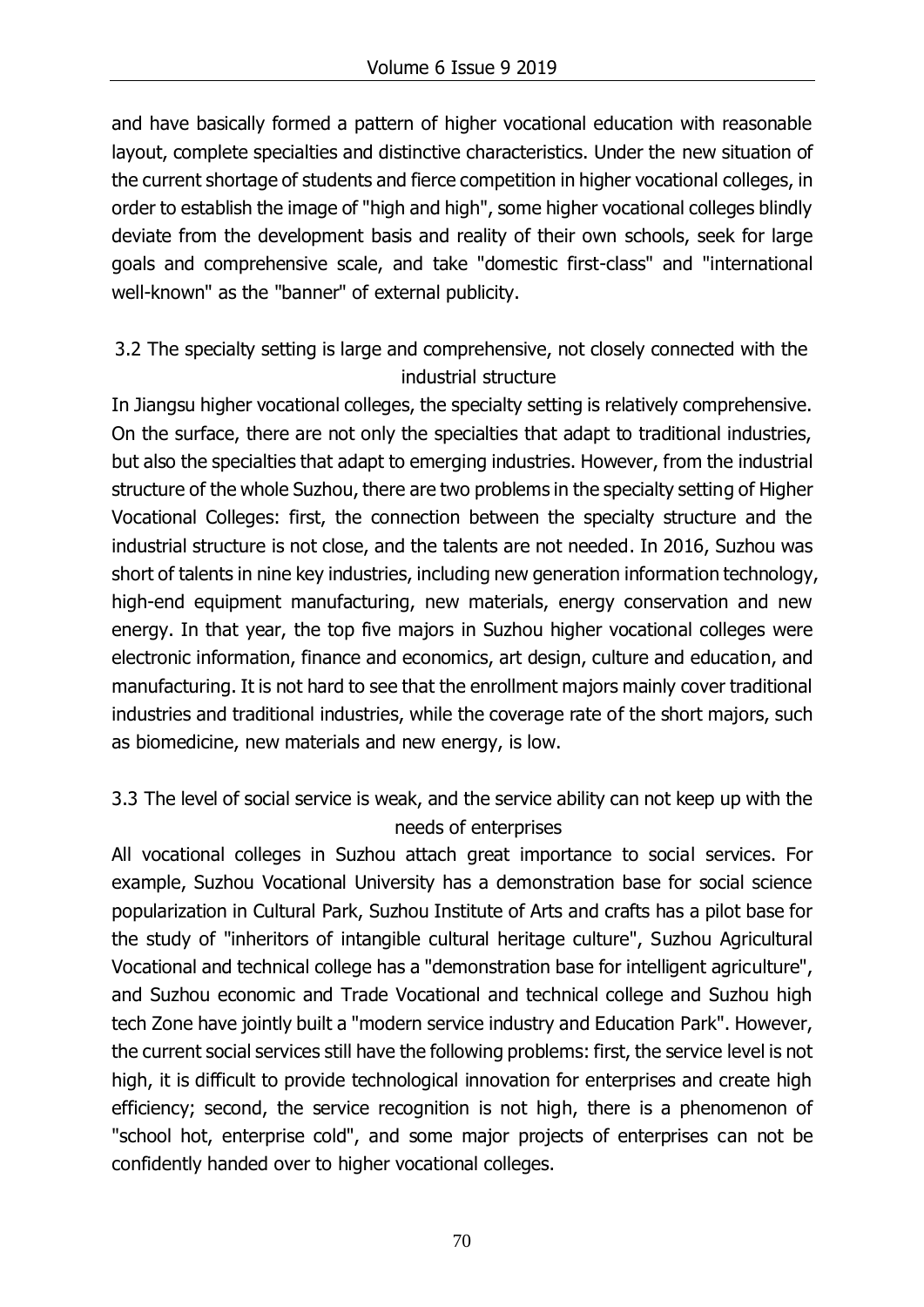## **4. Strategic analysis on the connection between specialty setting and industrial structure**

4.1 Specialty setting should be dynamic in response to rapid industrial upgrading In recent years, Suzhou's industry has been upgraded rapidly with a growing number of categories. In terms of the total amount of industries, new energy, intelligent manufacturing, new materials, biotechnology, energy conservation and environmental protection, software and service outsourcing, Internet of things and other emerging industries are in a leading position. The development of emerging industries has the advantages of agglomeration and first mover. Suzhou focuses on the development of emerging industries such as nanomaterials, biomedicine, new flat panel display technology, software and service outsourcing, and new energy. The upgrading of the industry is rapid, and the specialty setting always lags behind the development of the industry. Some higher vocational colleges have just introduced a batch of latest experimental training equipment, which has not yet been applied to teaching, new technical equipment has been upgraded, and the equipment just introduced is facing elimination. Therefore, the specialty setting should be close to the industrial development, have the dynamic response to the rapid upgrading of the industry, and the professional talent training plan should also be adjusted dynamically in time.

4.2 The adjustment of specialty setting structure should be forward-looking The structural adjustment of specialty setting has certain foresight, which is conducive to breaking away from the shackles of low industrial level. At present, the overall technology level of the rapidly rising emerging industries is not high, the industrial level is low, the contradiction between high-end industries and low-end links is still prominent, and there is also a widespread phenomenon that the industrial layout is not reasonable. In the professional construction of Suzhou universities, the growth of specialty categories is far behind. The growth rate of the industry cannot be matched. Therefore, in the construction of professional groups, higher vocational colleges should give full consideration to the characteristics of local industries, especially in the fields of service-oriented industry, emerging industry, pillar industry and high-tech industry. The docking and integration of professional structure and industrial structure should be forward-looking. On the one hand, it is conducive to guiding the accumulation of industrial advantage production factors, on the other hand, it is beneficial to In order to guide the successful docking of technical professionals and industries, and actively cultivate emerging industries to win in the future development.